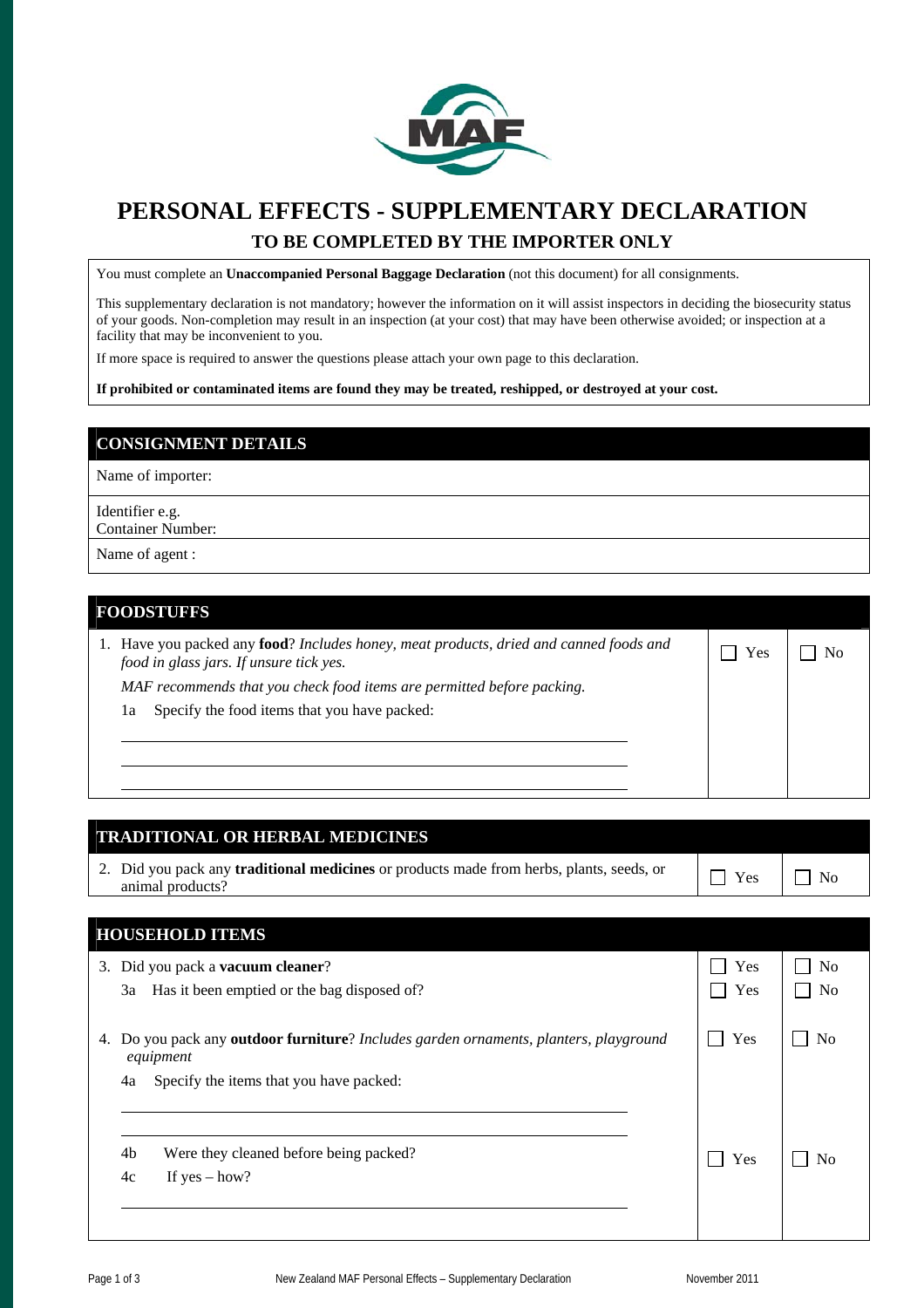| <b>GARDEN EQUIPMENT</b>                                                                                                                                                          |            |                                  |
|----------------------------------------------------------------------------------------------------------------------------------------------------------------------------------|------------|----------------------------------|
| 5. Did you pack any garden tools or equipment?<br>Thoroughly clean <sup>1</sup> all garden tools (forks, rakes, trimmers etc) to ensure they are free of soil<br>and vegetation. | Yes        | N <sub>0</sub>                   |
| Specify the items that you have packed:<br>5a                                                                                                                                    |            |                                  |
| Were they cleaned before being packed?<br>5b<br>If yes - how?<br>5c                                                                                                              | Yes<br>- 1 | N <sub>0</sub>                   |
| Did you pack any seeds and plant bulbs with your garden equipment?<br>6.                                                                                                         | Yes<br>- 1 | N <sub>o</sub>                   |
| Did you pack a <b>lawnmower</b> and/or catcher?<br>7.<br>Were they cleaned before being packed?<br>7a<br>If yes - how?<br>7 <sub>b</sub>                                         | Yes<br>Yes | N <sub>0</sub><br>N <sub>0</sub> |

| <b>RECREATIONAL GOODS</b> |                                                                                                                                              |     |    |
|---------------------------|----------------------------------------------------------------------------------------------------------------------------------------------|-----|----|
| 8.                        | Did you pack any recreational goods such as any tents or camping equipment, sports<br>shoes, golf equipment, bicycles, or fishing equipment? | Yes | Nο |
|                           | Thoroughly clean <sup>1</sup> all sports equipment to ensure they are free of soil or vegetation.                                            |     |    |
|                           | Specify the items that you have packed below:<br>8a                                                                                          |     |    |
|                           |                                                                                                                                              |     |    |
|                           |                                                                                                                                              |     |    |
|                           |                                                                                                                                              |     |    |
|                           | 8b<br>Were they cleaned before being packed?                                                                                                 | Yes |    |
|                           | If yes- how?<br>8с                                                                                                                           |     |    |
|                           |                                                                                                                                              |     |    |
|                           |                                                                                                                                              |     |    |

| PET AND ANIMAL EQUIPMENT |    |                                                                                                          |     |  |
|--------------------------|----|----------------------------------------------------------------------------------------------------------|-----|--|
| 9.                       |    | Did you pack any animal equipment such as saddlery, beehives, medicines, pet food, pet<br>beds or cages? | Yes |  |
|                          | 9а | Specify the items that you have packed:                                                                  |     |  |
|                          | 9b | Were they cleaned before being packed?                                                                   | Yes |  |
|                          | 9с | If yes- how?                                                                                             |     |  |

 $\overline{a}$ 1 All contaminating organic matter including mud, soil, dirt, leaves, grass, dust, any animal matter, etc. must be completely removed from the items.